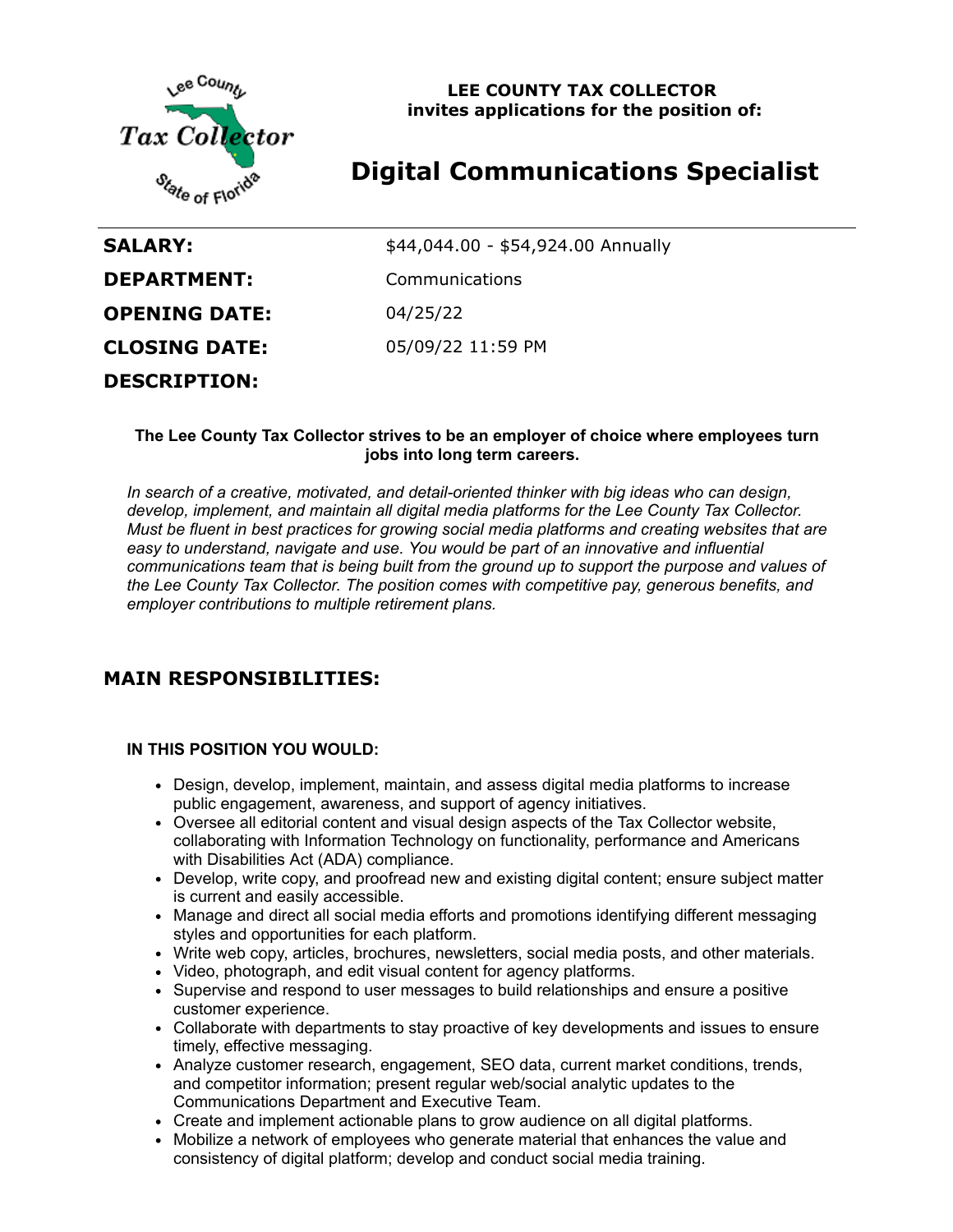- Assist with development and management of social media policies; monitor digital platforms for adherence to content, format, and technical standards.
- Make recommendations on the purchase of hardware and software to meet digital performance goals.
- Assist in the development of print collateral.
- Assist in the day-to-day operations and activities of the department.
- Perform all other duties and/or additional work as assigned.

## **QUALIFICATIONS:**

#### **MINIMUM QUALIFICATIONS:**

- Associate's degree with an emphasis in public relations, online communications, computer science, or other related discipline and/or certifications.
- Three (3) years of experience in design, implementation, and maintenance of web and social media sites.

#### **PREFERRED QUALIFICATIONS:**

• Bachelor's degree in communications, marketing, public relations, or related field and/or industry certification

## **SUPPLEMENTAL INFORMATION:**

#### **KNOWLEDGE, SKILLS, AND ABILITIES:**

- Skill in creative writing and ability to communicate clearly and concisely, both orally and in writing.
- Ability to communicate design ideas using user flows, process flows and site maps to achieve desired objectives and branding.
- Knowledge of principles, practices and techniques of marketing, public information, public relations, and media relations.
- Ability to utilize customer analytics and metrics in decision making.
- Knowledge of laws, rules, regulations, and policies as they pertain to Lee County Tax Collector operations.
- Knowledge of and experience with industry-standard equipment, materials, practices, computers, and applications
- Proficiency in graphic design software including Adobe Photoshop, Adobe Illustrator, and other visual design tools.
- Knowledge of Social Media analytics, SEO and web traffic metrics, techniques, and best practices.
- Proficiency in web programming languages such as HTML, CSS, and JavaScript.
- Knowledge of content management systems and cross-browser compatibility issues.
- Ability to respond to customer needs and requests professionally and effectively.
- Ability to work independently and manage multiple projects concurrently.
- Ability to establish and maintain effective and cooperative working relationships.
- Ability to attend events outside of regular work hours.

#### **The salary may vary depending on qualifications and experience. New Employees are hired at, or near the entry point shown, depending on qualifications and relevant experience.**